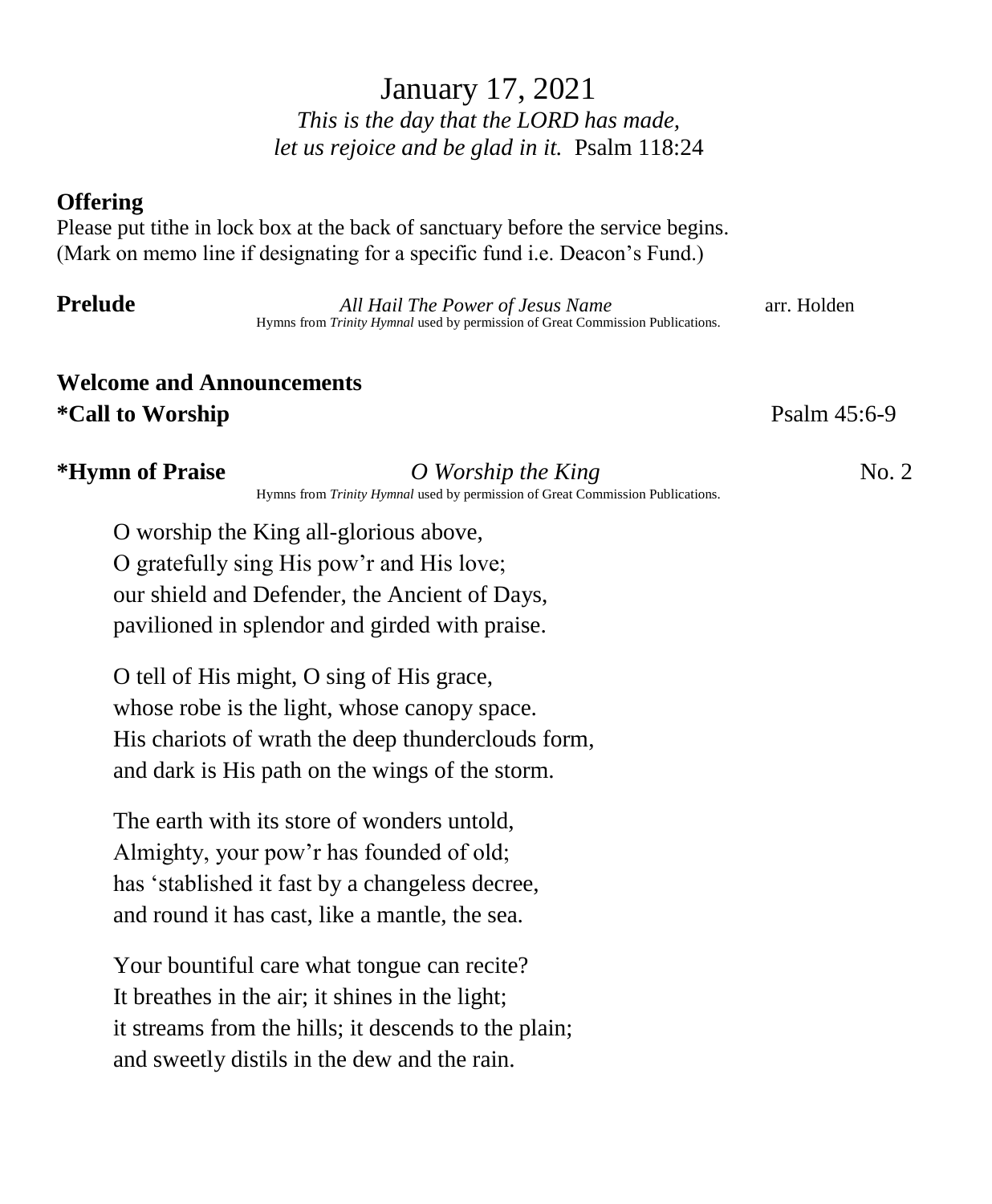Frail children of dust, and feeble as frail, in You do we trust, nor find You to fail; Your mercies how tender, how firm to the end, our Maker, Defender, Redeemer, and Friend!

O measureless Might! Ineffable Love! While angels delight to hymn You above, the humbler creation, though feeble their lays, with true adoration shall lisp to Your praise.

## **\*Prayer of Invocation**

## **Scripture Reading Psalm 139:1-24**

## **Prayer of Confession**

Our Gracious Heavenly Father, there are countless reasons to come before you today, whether sickness, or sadness, or loneliness, or any one of thousands of other physical needs. But we come before you at this hour because of our great spiritual need. And we stand before you again today as sinners, guilty of breaking your law. We know that the law is spiritual, but we are of the flesh, sold under sin. We seldom understand our own actions. We do not do what we want, but we do the very thing we hate. Sin continues to dwell within each one of us, for we have the desire to do what is right, but not the ability to carry it out. Have mercy upon us O God and forgive us from all our sins and unrighteousness. For who can deliver us from this body of death? Thanks be to God through Jesus Christ our Lord, who through him alone pardons all our sins and delivers us from the hand of the evil one. Continue to conform our wills to your will and set us free from the power of sin. We pray in Jesus name, Amen.

## **Assurance of Pardoning Grace** Psalm 45:1-5

**<sup>1</sup>** My heart is stirred by a noble theme as I recite my verses for the king; my tongue is the pen of a skillful writer. **<sup>2</sup>** You are the most excellent of men and your lips have been anointed with grace, since God has blessed you forever.<sup>3</sup> Gird your sword upon your side, O mighty one; clothe yourself with splendor and majesty. **<sup>4</sup>**In your majesty ride forth victoriously in behalf of truth, humility, and righteousness; let your right hand display awesome deeds. **<sup>5</sup>** Let your sharp arrows pierce the hearts of the king's enemies; let the nations fall beneath your feet.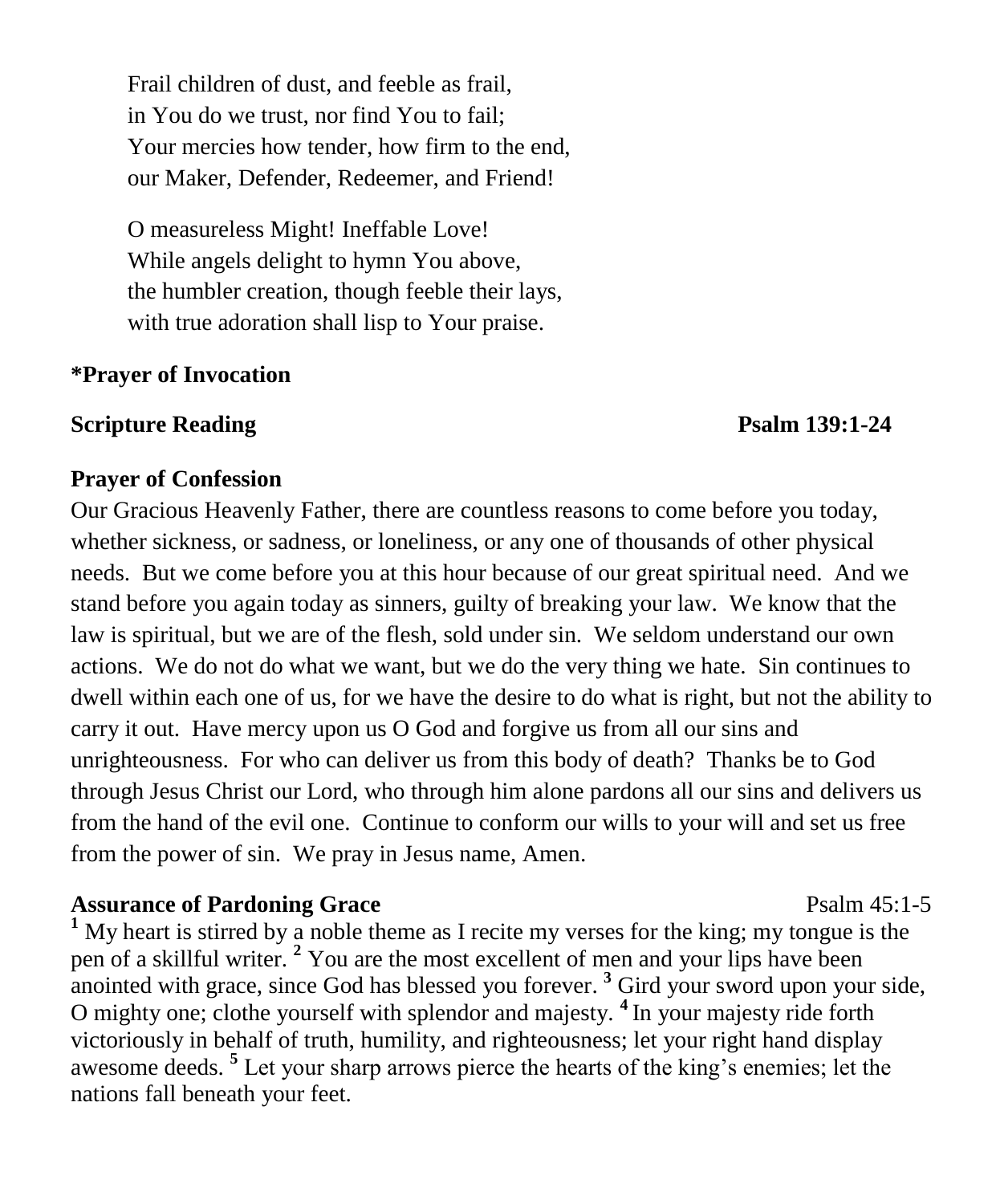Rock of Ages, cleft for me, let me hide myself in Thee; let the water and the blood, from Thy riven side which flowed, be of sin the double cure, cleanse me from its guilt and pow'r.

Not the labors of my hands can fulfil Thy law's demands; could my zeal no respite know, could my tears forever flow, all for sin could not atone; Thou must save, and Thou alone.

Nothing in my hand I bring, simply to Thy cross I cling; naked, come to Thee for dress; helpless, look to Thee for grace; foul, I to the Fountain fly; wash me, Savior, or I die.

While I draw this fleeting breath, when mine eyelids close in death, when I soar to worlds unknown, see Thee on Thy judgment throne, Rock of Ages, cleft for me, let me hide myself in Thee.

## **Westminster Shorter Catechism 1**

Q1. What is the chief end of man?

A. **Man's chief end is to glorify God, and to enjoy him forever.**

**Prayer of Intercession**

**\*Hymn of Preparation** *You Formed My Mind Within the Womb* Insert © 2021 [CROWN & COVENANT PUBLICATIONS. ALL RIGHTS RESERVED.](https://www.crownandcovenant.com/terms.asp)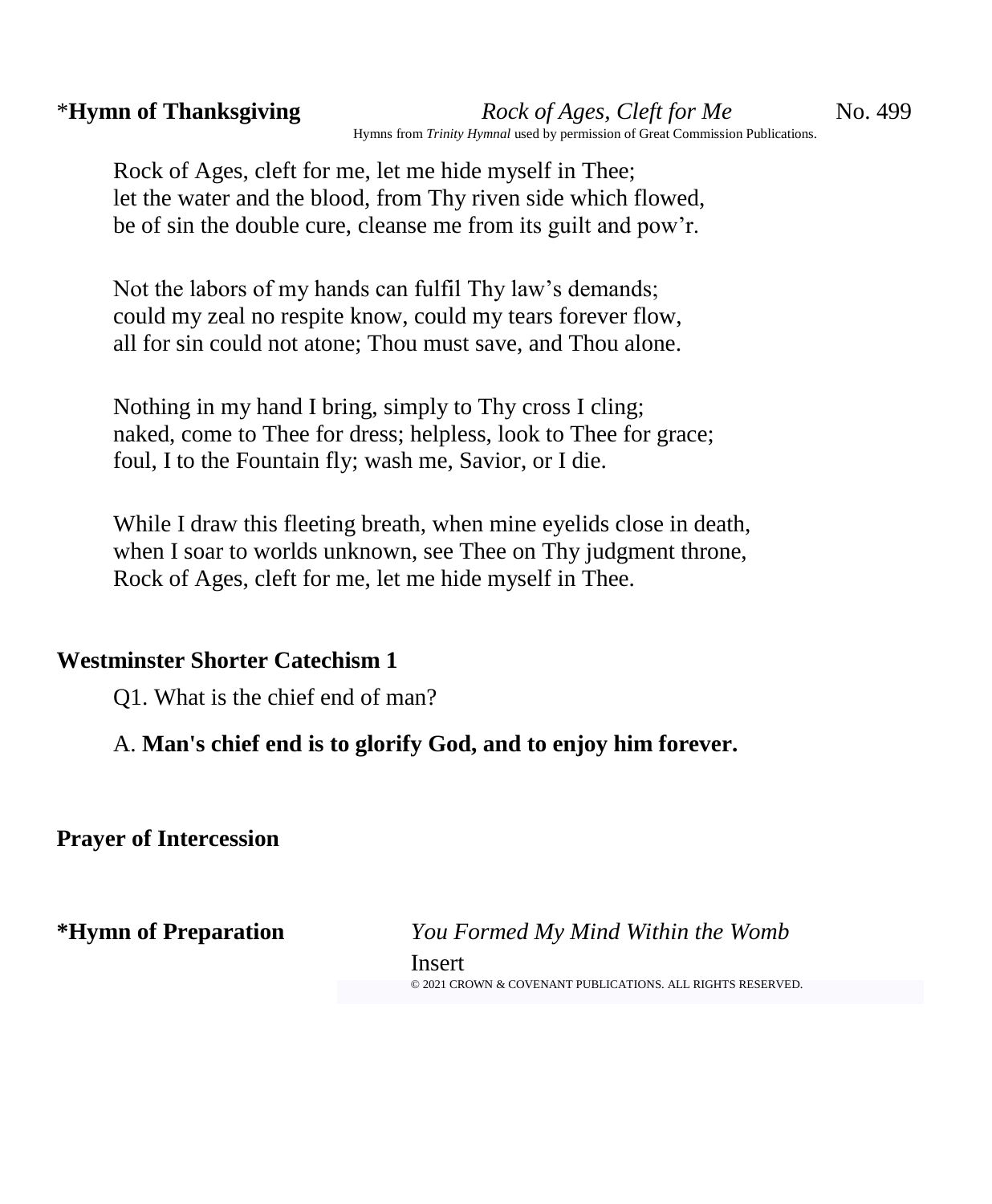1. Never Lose Hope

2. Be Amazed, Twice a Day, at Human Beings

3. Talk to Our Kids, and Amaze Them

4. Pray Without Ceasing

## 5. Vote With Your Conscience

Questions:

- 1. Are you disheartened with the fight against abortion? What are some ways that you can participate in this fight? How can you use your words to back? What are some right ways of using your words, and what are some wrong ways you can use them?
- 2. If someone were to listen in to your conversations about your physical abilities, would they walk away amazed at its glory, abilities, resilience, and aptitude, or would they be amazed at how dire you sound? How can you change that?
- 3. What can we do as individuals and as a church to teach our kids about the image of God and how to respect, honor, and cherish human beings as such?
- 4. What are the top 3 things that you look for in a political candidate? Where does their stance on preserving human life fall in your decision to vote?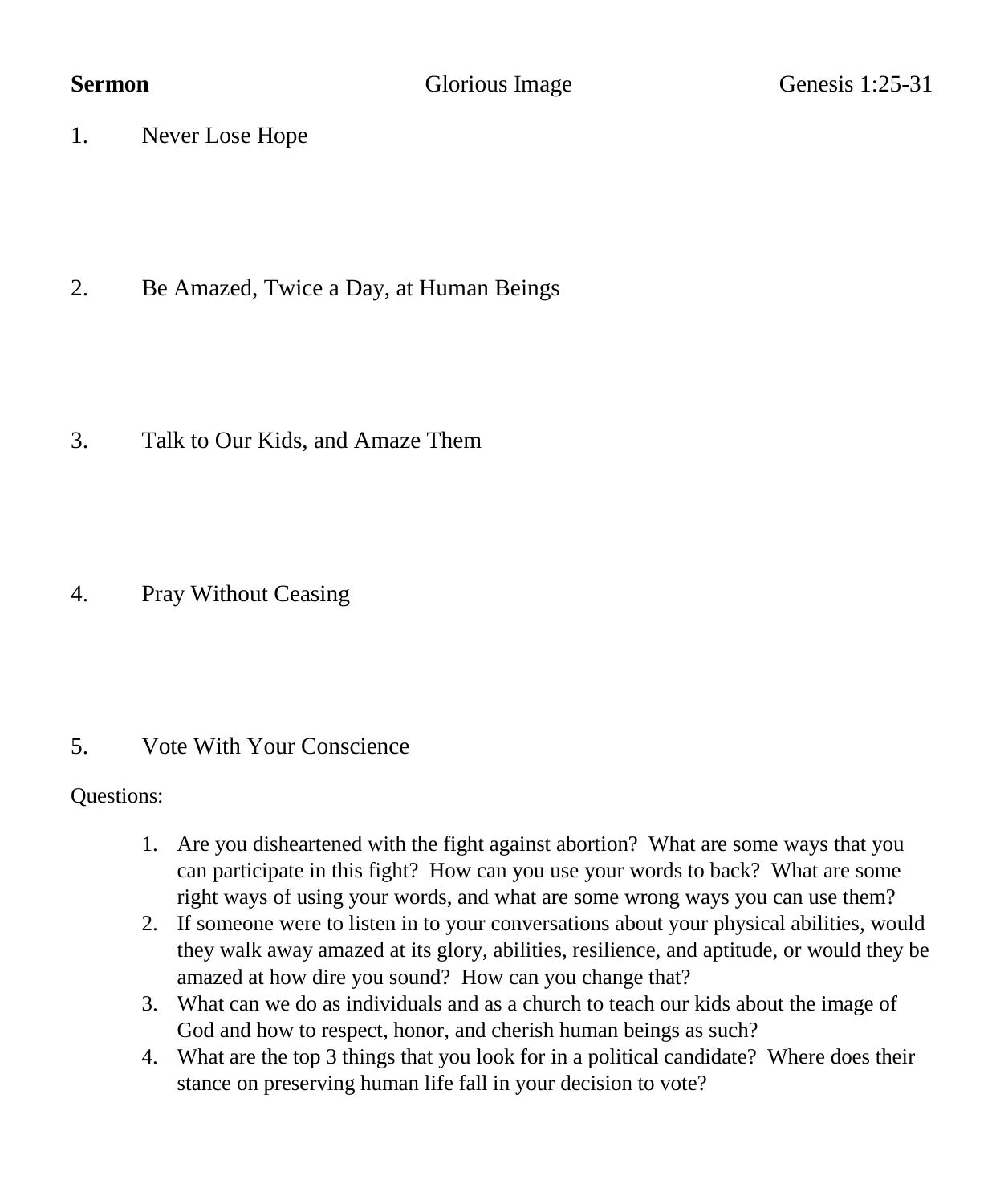Our God, our help in ages past, our hope for years to come, our shelter from the stormy blast, and our eternal home:

Under the shadow of Your throne Your saints have dwelt secure; sufficient is Your arm alone, and our defense is sure.

Before the hills in order stood, or earth received her frame, from everlasting You are God, to endless years the same.

A thousand ages in Your sight are like an evening gone; short as the watch that ends the night before the rising sun.

The busy tribes of flesh and blood, with all their lives and cares, are carried downward by your flood, and lost in foll'wing years.

Time, like an ever-rolling stream bears all its sons away; they fly forgotten, as a dream dies at the op'ning day.

Our God, our help in ages past, our hope for years to come: O be our guard while troubles last, and our eternal home.

# **\*Benediction**

# **\*Gloria Patri** No. 735

Hymns from *Trinity Hymnal* used by permission of Great Commission Publications.

Glory be to the Father, and to the Son, and to the Holy Ghost; as it was in the beginning, is now, and ever shall be, world without end. Amen, amen.

**\*Postlude** *Great is Thy Faithfulness* arr. Runyan Hymns from *Trinity Hymnal* used by permission of Great Commission Publications.

**\* Congregation:** Please stand as able.

**\* \* \* \* \* \* \* \***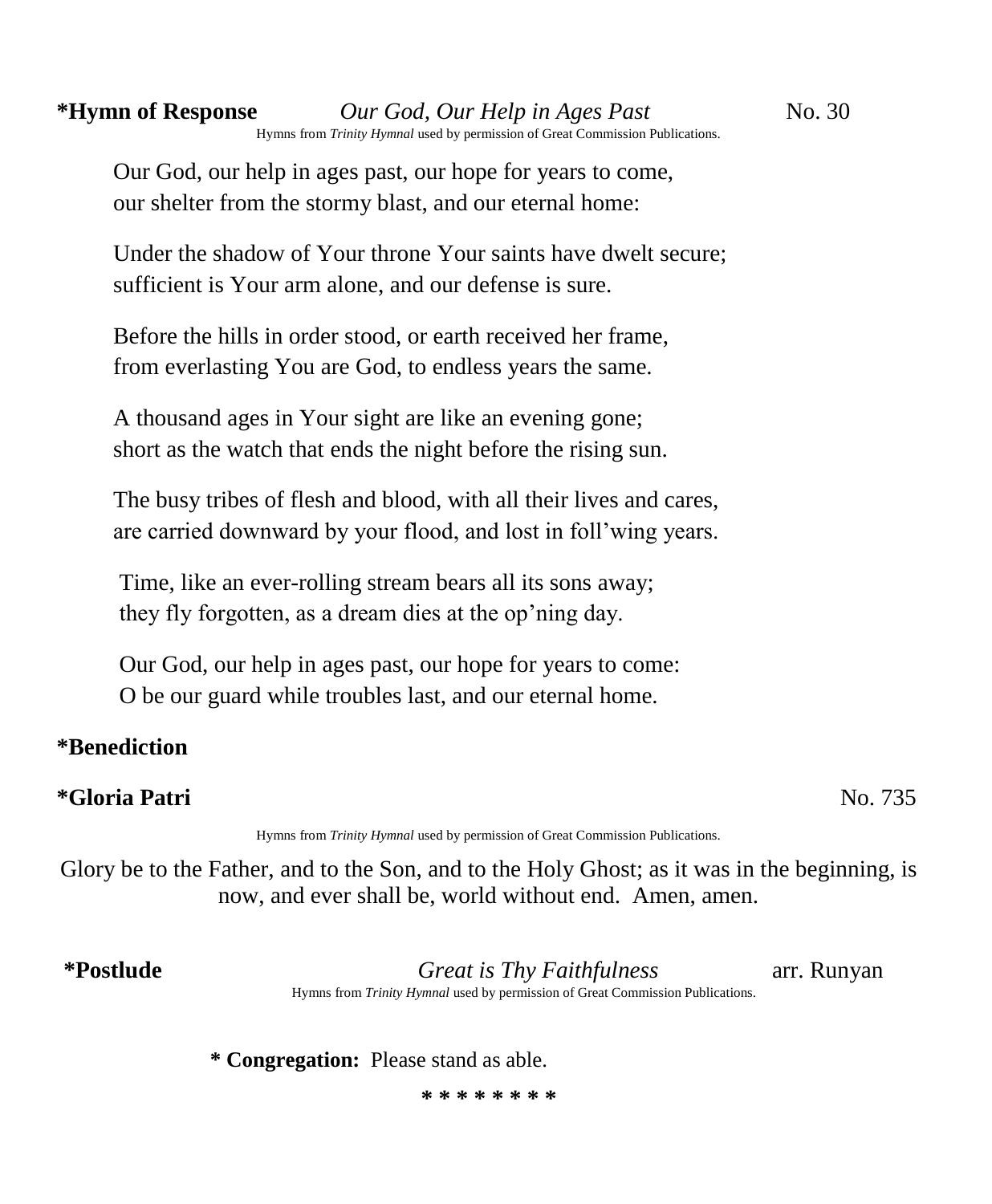Piano/Guitar **Chris Executes 2018**<br> **Piano/Guitar Chris Execution 2019**<br> **Piano/Guitar Chris Executes 2019**<br> **Piano/Guitar Chris Executes 2019**<br> **Piano/Guitar Chris Executes 2019 Intercessory Prayer** 

## **Weekly Calendar**

| DATE            | TIME     | <b>EVENT</b>                                                                   |
|-----------------|----------|--------------------------------------------------------------------------------|
| <b>SUN 1/17</b> | 9:00 AM  | <b>Opening Exercises &amp; Sunday School</b><br>(New Members & Kingdom of God) |
|                 | 10:30 AM | <b>Worship Service</b><br>(available YouTube & Facebook)                       |
| <b>MON 1/18</b> | 6:30 PM  | <b>Hrivnak-Lindborg Care Group (Zoom)</b>                                      |
| <b>SUN 1/24</b> | 9:00 AM  | <b>Opening Exercises &amp; Sunday School</b><br>(New Members & Kingdom of God) |
|                 | 10:30 AM | <b>Worship Service</b><br>(available YouTube & Facebook)                       |
| <b>WED 1/27</b> | 5:30 PM  | <b>Congregational Meeting-2021 Vision</b><br>(Communing Members invited)       |
| <b>SUN 1/31</b> | 9:00 AM  | <b>Opening Exercises &amp; Sunday School</b><br>(New Members & Kingdom of God) |
|                 | 10:30 AM | <b>Worship Service</b><br>(available YouTube & Facebook)                       |